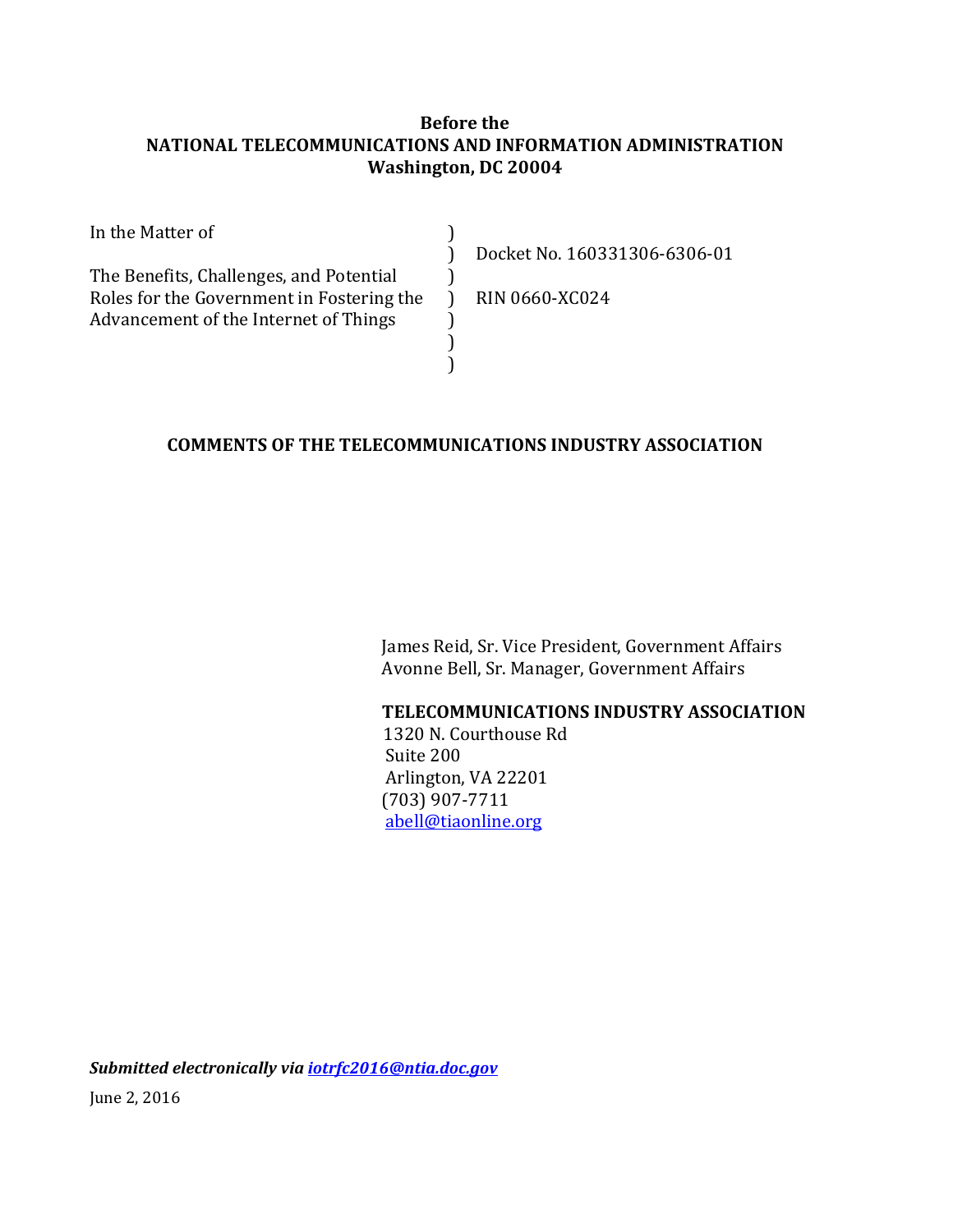

1320 N. Courthouse Rd., Suite 200 Arlington, VA 22201 USA www.tiaonline.org

Tel: +1.703.907.7700 Fax: +1.703.907.7727

#### **EXECUTIVE SUMMARY**

The future of telecommunications and the world economy lies with the Internet of Things ("IoT"). IoT is a label for the concept of an increasingly connected future in which regular, everyday items are outfitted with sensors and connected to the Internet to share their data towards the goal of improved data metrics, analytics, and better performance. It holds great potential for positive innovations across all market sectors within the United States and around the world. IoT will give rise to an entire ecosystem for interconnected devices, networks, and data that will enable all users to efficiently utilize a wide range of innovative services and solutions. The IoT model will include a variety of participants in the ecosystem beyond the traditional framework for telecommunications, necessitating policymakers' cognizance of the interests and implications of a much broader set of stakeholders in different sectors and industries.

Network technology and interoperability standards are vital elements of fostering IoT growth. The varied and wide reach of IoT applications are such that it will need to be powered by a host of different technology capabilities targeted as specific functionalities. The technological needs for IoT services targeting "things" in the home or other locations that are stationary and involve short connection ranges will differ significantly from applications that involve regular location change and travel over a longer distance. Additionally, the development of open, voluntary, consensus-based global standards that will pave the way for devices to seamlessly connect to each other and to the network in an interoperable manner is critical.

As a result, policymakers should employ a technology-neutral approach in order to promote the full spectrum of IoT offerings. The U.S. government should adopt policies that incentivize research and development on how to enhance underlying network capabilities and to maximize the use of limited resources such as spectrum. Policymakers should also defer to the multiple efforts in developing global standards that allow for interoperability of IoT technologies because they spur innovation, allow markets and the public to identify the most effective method, and offer a valuable source of scientific and technical information related to the industry.

In addressing IoT policy issues, policymakers should adopt a coordinated, horizontal policy approach whenever possible, followed by tailoring for specific vertical applications. Past policy discussions have developed in a vertical market silos and have overlooked the relation of connected devices to the larger Internet of Things. Horizontal policy issues include encryption for cybersecurity and facilitation of global ICT supply chains. As it relates to cybersecurity, policymakers should avoid heavy-handed regulation that cannot keep pace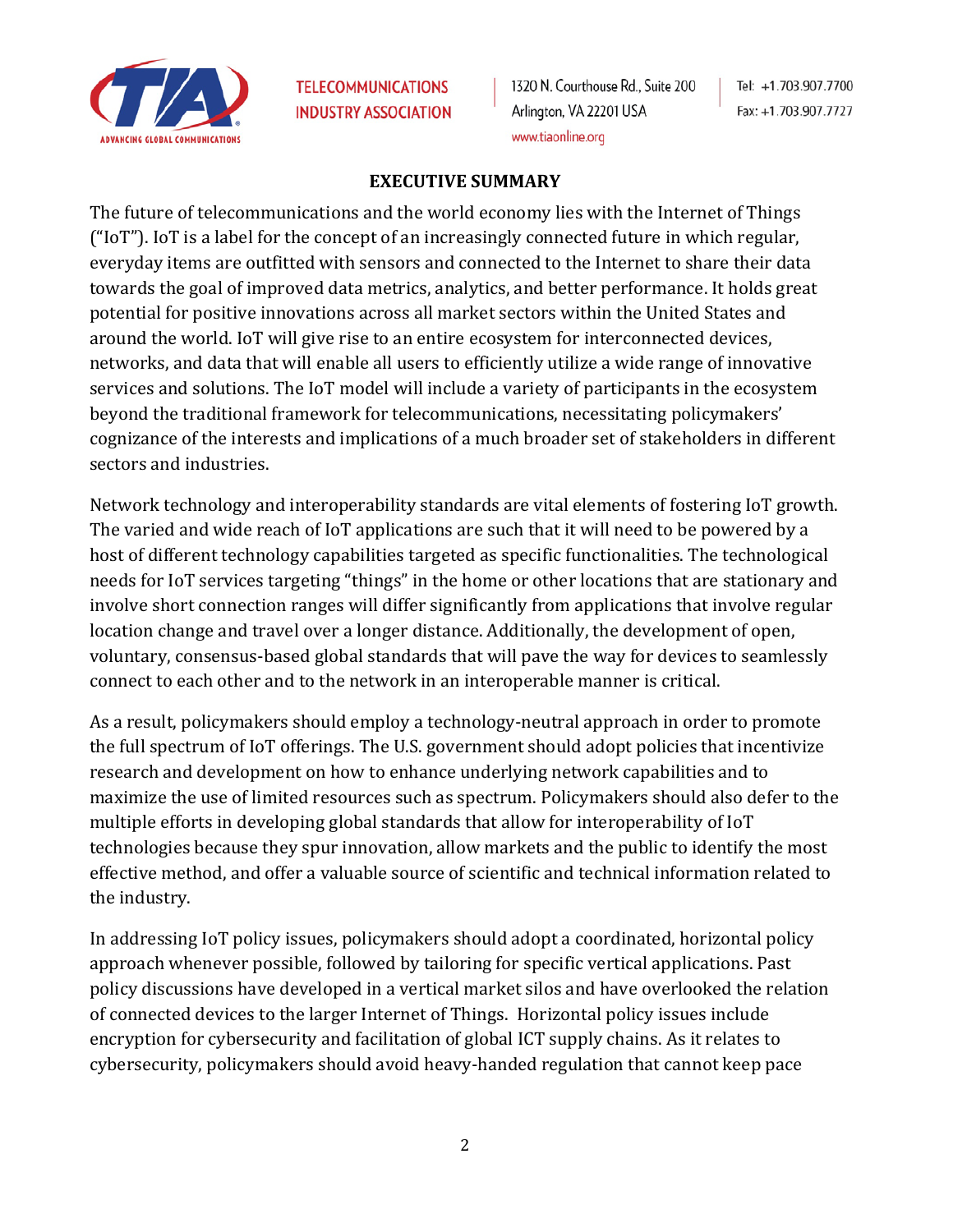

1320 N. Courthouse Rd., Suite 200 Arlington, VA 22201 USA www.tiaonline.org

Tel: +1.703.907.7700 Fax: +1.703.907.7727

with the constantly evolving threat and risk landscape and should instead work in publicprivate partnerships to collaborate on identifying and addressing threats.

The U.S. Government should position its policy efforts in a way that allows consumers and businesses to fully capitalize on IoT's immense potential. In order to fully realize the benefits of the IoT ecosystem, the U.S. Government should adopt policies that: incentivize investment and development of the multiple components of the IoT system; adhere to technology-neutral and competition-neutral principles; and involve collaboration with global partners. All regulatory efforts should attempt to include cross-border coordination and alignment with policies of foreign entities as the marketplace for IoT goods and services will not be cordoned off by geographic or country borders.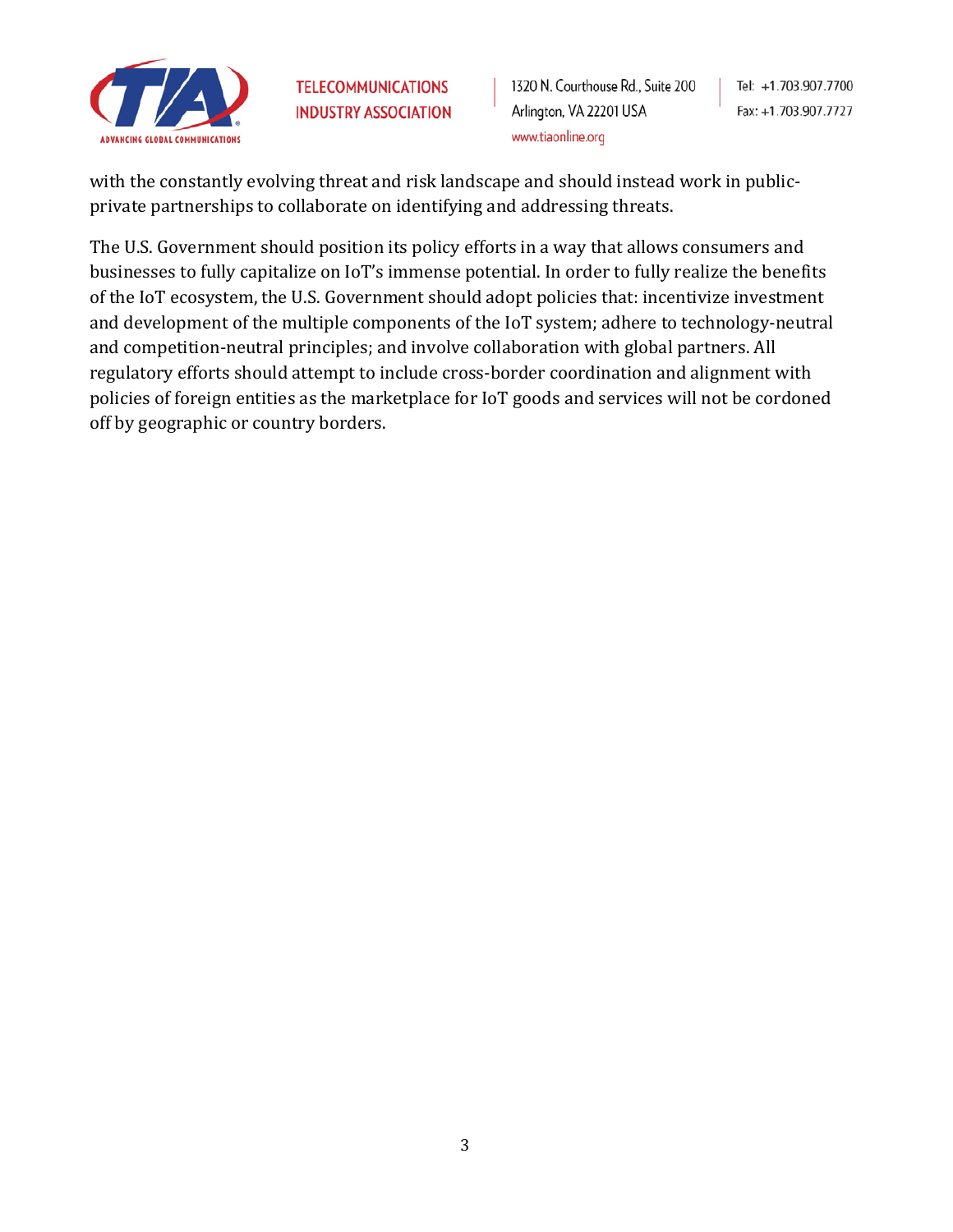

#### **I. INTRODUCTION**

The Telecommunications Industry Association ("TIA") hereby submits these comments in response to the U.S. Department of Commerce, National Telecommunications and Information Administration's ("NTIA") inquiry seeking public input on the technological and policy landscape for the Internet of Things ("IoT").<sup>[1](#page-3-0)</sup> TIA, representing the global community of information and communication technology ("ICT") manufacturers, vendors, and suppliers, believes the future of telecommunications and the world economy lies with IoT. It holds great potential for positive innovations across all market sectors within the United States and around the world. We believe it is important for the U.S. government to position its policy efforts in a way that allows consumers and businesses to fully capitalize on IoT's immense potential. A key foundation to the developing the proper policy approach is having a coordinated government understanding of the technologies, capabilities, and issues surrounding the IoT landscape. Thus, we commend the Commerce Department for inquiring into the role of the government in fostering IoT advancement.

TIA is a global trade association representing hundreds of manufacturers, vendors, and suppliers of ICT. On behalf of its members, TIA engages on policy matters that impact the opportunities, investments, and innovations that bring ICT services and solutions to businesses and consumers around the world. In addition, TIA serves as an accredited standards development organization ("SDO") for the telecommunications industry, housing efforts that address industry-consensus needs across the communications space, including machine-to-machine ("M2M") communications, telecommunications cabling systems, public safety and business/industrial radio communications, and others.

As an ANSI-accredited SDO, TIA engaged in the development of technical standards for the IoT landscape. TIA houses standardization efforts, such as its Engineering Committees TR-48 (Vehicular Telematics)[2](#page-3-1); and TR-50 M2M (Smart Device Communications).[3](#page-3-2) TIA is also involved with oneM2M, an international partnership with European and Asian partners

<span id="page-3-0"></span> $1$  NTIA Request for Public Comment on The Benefits, Challenges, and Potential Roles for the Government in Fostering the Advancement of the Internet of Things, 81 Fed. Reg. 19,956 (Apr. 6, 2016).

<span id="page-3-1"></span> $2$  Engineering Committee TR-48 is responsible for the development and maintenance of voluntary standards relating to vehicular telematics equipment and services and intended to be employed in support of vehicular telematics.

<span id="page-3-2"></span><sup>&</sup>lt;sup>3</sup> Engineering Committee TR-50 M2M (Smart Device Communications) is responsible for the development and maintenance of access-agnostic interface standards for the monitoring and bi-directional communication of events and information between M2M systems and smart devices, applications or networks. These standards development efforts pertain to but are not limited to the functional areas as noted: Reference Architecture, Informational Models and Standard Objects, Protocol Aspects, Software Aspects, Conformance and Testing, and Security.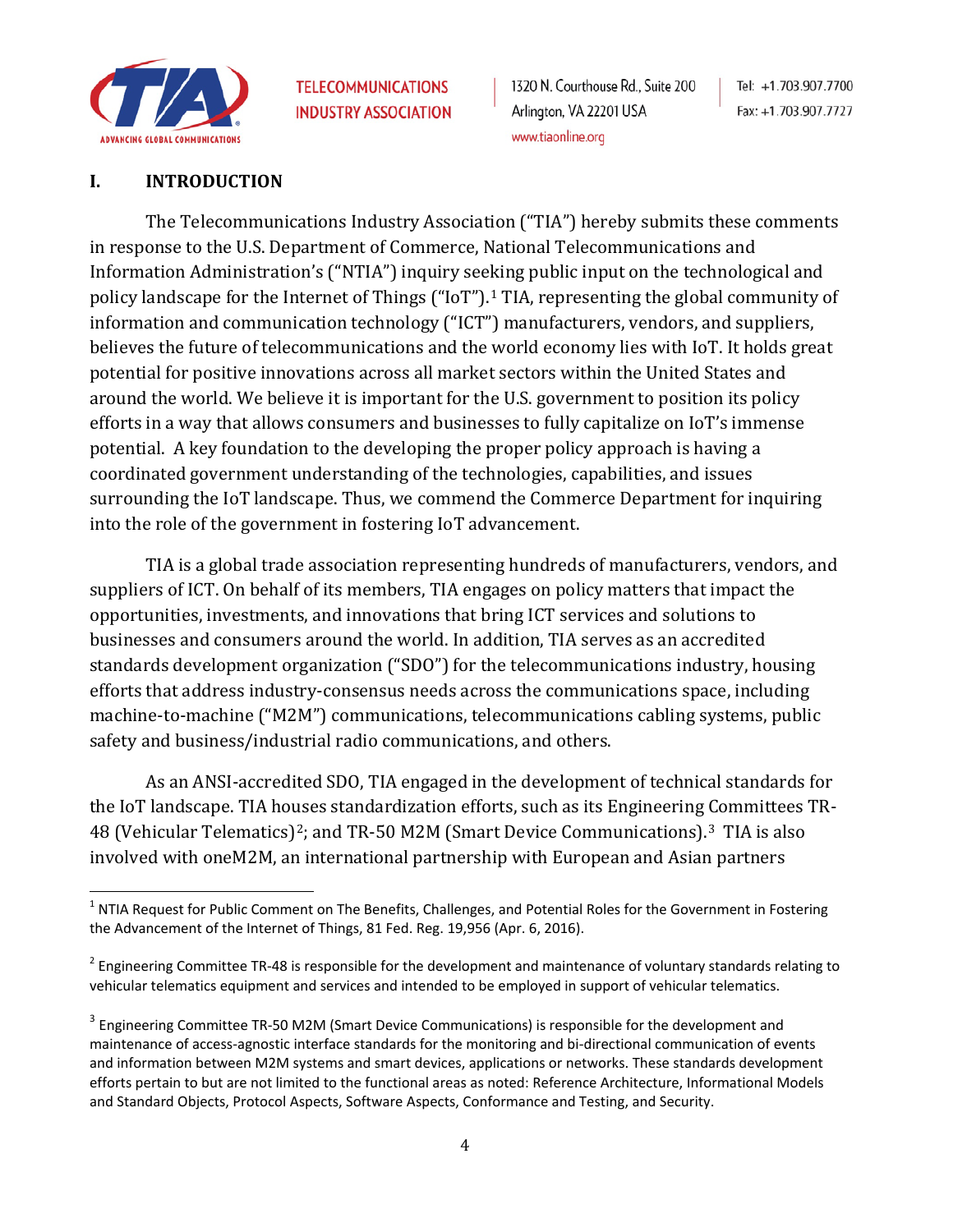

working to develop technical specifications which address the need for a common M2M Service Layer that can be readily embedded within various hardware and software.<sup>[4](#page-4-0)</sup>

TIA members are developing an array of innovative technologies that cut across the IoT landscape and the different market segments to facilitate more efficient, data-driven consumer, enterprise, and government endeavors. The ICT industry is continuing to work towards realizing this continuum of connectivity that will serve as the core of IoT operations and we encourage NTIA, the Department of Commerce as a whole, and the broader U.S. Government to proceed cautiously as it considers its role in this space. Policies grounded in the fundamental principles of competitive- and technology-neutrality will be the most effective way to ensure that the IoT ecosystem is able to thrive and yield the full possible benefits.

## **II. TIA'S RESPONSE TO SPECIFIC TOPICS RAISED BY NTIA**

### **A. General**

Our society is in the midst of a dramatic transformation from the use of isolated systems to one centered on Internet-enabled devices that can network and communicate with each other and the cloud. This new norm where most everyday consumer and enterprise devices will be connected and able to collect data is the thrust of the Internet of Things. While TIA does not aim to define the concept of IoT, we believe that the core attributes as outlined in our 2015 White Paper on "Realizing the Potential of the Internet of Things"[5](#page-4-1) are crucial to any established government definition of the term.

 At its most basic, the Internet of Things is a label for the concept of an increasingly connected future in which regular, everyday items – from household appliances to cars to medical devices – are outfitted with sensors and connected to the Internet to share their data. Viewed more broadly, the Internet of Things will give rise to an entire ecosystem for interconnected devices, objects, systems, and data all working together. In this new world, most communications will be machine-to-machine ("M2M"), and there will be a continuous exchange of information between devices, sensors, computers, and networks.

In reviewing the two U.S. Government efforts to define IoT or similar concepts cited by NTIA, both seem to capture the essential elements of IoT, connectivity, physical devices, and

<span id="page-4-0"></span> <sup>4</sup> http://www.onem2m.org/

<span id="page-4-1"></span><sup>5</sup> Telecommunications Industry Association, White Paper, *Realizing the Potential of the Internet of Things: Recommendations to Policy Makers*, (2015), *available at* [http://www.tiaonline.org/sites/default/files/pages/TIA-](http://www.tiaonline.org/sites/default/files/pages/TIA-White-Paper-Realizing_the_Potential_of_the_Internet_of_Things.pdf)White-Paper-Realizing the Potential of the Internet of Things.pdf.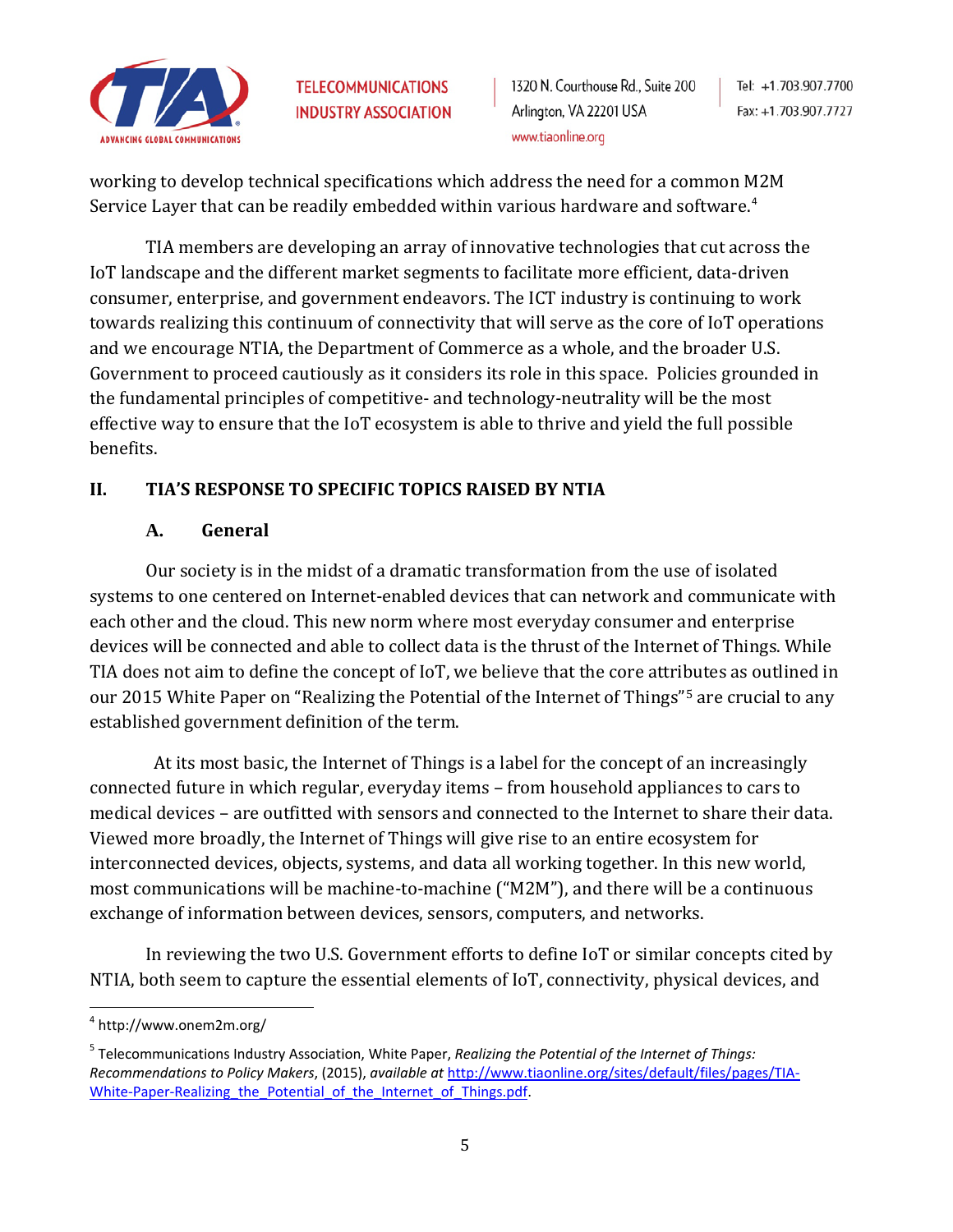

1320 N. Courthouse Rd., Suite 200 Arlington, VA 22201 USA www.tiaonline.org

smart sensing. $6$  The FTC definition $7$ , however, is more understan[da](#page-5-2)ble for the regular user and consumer of these services and products; the NIST definition<sup>8</sup> does not seem to acknowledge the fact that the physical systems involved are non-traditional to the computing or connectivity environment. This definitional difference is likely inherent to the distinct intended audiences for the documents. Thus, it may be useful for the U.S. Government to consider the audience and intended purpose of any future effort to establish an accepted definition for policy purposes.

IoT is serving as a disruptive force because at the core it is about the ability to collect and analyze huge volumes of data. In the new IoT-driven world, there will be a continuous exchange of information between everyday devices, infrastructure, computers, networks, and people. It will raise some policy challenges similar to those presented by earlier computing transformations but the scale and volume of data as well as the continuous transactions envisioned in a future where IoT has met its full capability will be unlike any other time in history. For the efficiencies, ease of use, and many other benefits to be actualized, IoT systems must be able to handle the transmission, receipt, and processing of exponential amounts of data within countries and across borders in a seamless manner.

The penetration of increasingly connected devices (via Internet adoption and faster mobile connections) and the availability of advanced computing capability with significant processing power are enabling the growth of IoT. The increased availability of low-cost sensors will also help expand the potential market for IoT deployments and services, as cost issues are not expected to be significant. IoT systems will collect real-time data and transmit it via the Internet or wireless networks to computers, other machines, or to people. At the receiving end, application software is analyzing the data and converting it to useful information. This ability to collect and analyze huge volumes of data is the aspect of the Internet of Things that will be truly transformative. With virtually any device becoming IoTcapable and significantly increased analytics capability, government, consumers and businesses can make decisions that are more efficient and develop new business models which maximize the value of data.

<span id="page-5-2"></span><sup>8</sup> *See* NIST Cyber Physical Public Working Group, *Framework for Cyber-Physical Systems* (May 2016), https://s3.amazonaws.com/nist-

sgcps/cpspwg/files/pwgglobal/CPS\_PWG\_Draft\_Framework\_for\_Cyber\_Physical\_Systems\_Release\_1\_0Final.pdf.

<span id="page-5-0"></span> <sup>6</sup> *See* FR Notice at 19,958, fn. 8. The Federal Trade Commission's report as well as the 2015 CPS Draft Framework defines "IoT" as primarily about connected networks of parts producing data.

<span id="page-5-1"></span><sup>7</sup> *See* Federal Trade Comm'n, *Internet of Things: Privacy and Security in a Connected World*, FTC (Jan. 2015), [https://www.ftc.gov/system/files/documents/reports/federal-trade-commission-staff-report-november-2013](https://www.ftc.gov/system/files/documents/reports/federal-trade-commission-staff-report-november-2013-workshop-entitled-internet-things-privacy/150127iotrpt.pdf) [workshop-entitled-internet-things-privacy/150127iotrpt.pdf.](https://www.ftc.gov/system/files/documents/reports/federal-trade-commission-staff-report-november-2013-workshop-entitled-internet-things-privacy/150127iotrpt.pdf)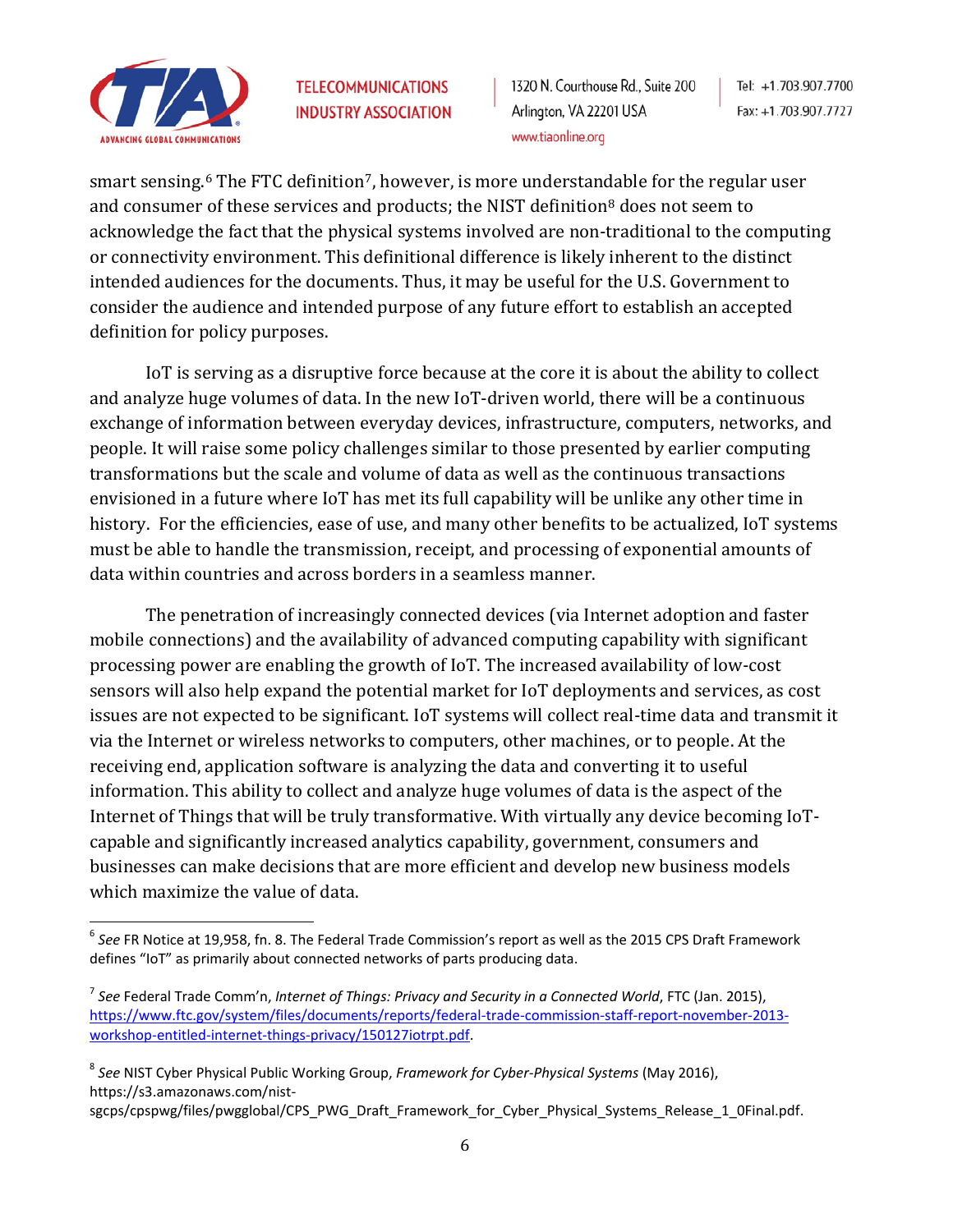

1320 N. Courthouse Rd., Suite 200 Arlington, VA 22201 USA www.tiaonline.org

Another differentiator for IoT is the major role that systems involving strictly M2M communications will play. It is important to understand that M2M equipment is often designed without any capability for physical human interaction or use. Something like an irrigation monitor is not intended to be accessed by humans because the focus is on data collection, analysis and possible automated response. Therefore, these types of devices will not have screens or keyboards or what the average consumer might experience with traditional computing devices. The distinction is important to understanding how certain enterprise IoT devices and systems function and the similarities and differences to more commonly understood IoT operations. This highlights how important it is for policymakers to understand the full landscape of services and capabilities that may exist in the IoT ecosystem to ensure policies are appropriately fitted to each situation.

IoT is clearly in its nascent stages, and holds great potential. IoT will utilize the gamut of network approaches and architectures, and given the wide range of services and solutions envisioned by the IoT, no particular network configuration can serve as the "best" solution. The IoT of the future will exist on an ever-advancing infrastructure and will need to utilize technology and devices that are both wireline and wireless as well as both legacy and cuttingedge. It will be important to focus on accelerating the development and deployment of all intelligent devices (existing and future) – essentially creating "systems of systems" – by horizontally connecting the edge of IoT solutions to the cloud, and enabling end-to-end analytics to transform services. A successful end-to-end strategy will make existing devices more intelligent and secure to reliably filter and manage data locally, so that they can seamlessly interact with each other as well as with new IoT devices and infrastructure in the future across industry sectors.

Furthermore, the new IoT model will include a variety of service and industry participants in the ecosystem, well beyond the traditional framework for telecommunications. Historically, the business model involving communications technologies has included device manufacturers, service providers, and the end user. In today's environment and as we move towards the fully-realized IoT future, there will be a multi-layered collection of companies working to deliver IoT solutions. These new players will include cellular providers, device and data management providers, analytics solution providers, system integrators, data storage/cloud service providers, and many more. Therefore, policymakers will need to be cognizant of how IoT operations work in various sectors and industries to ensure their rules consider and take into account the interests and implications of the much broader set of stakeholders.

We encourage NTIA to adopt a policy approach that incentivizes investments in the network, infrastructure, and promotes research to demonstrate the actual benefits of IoT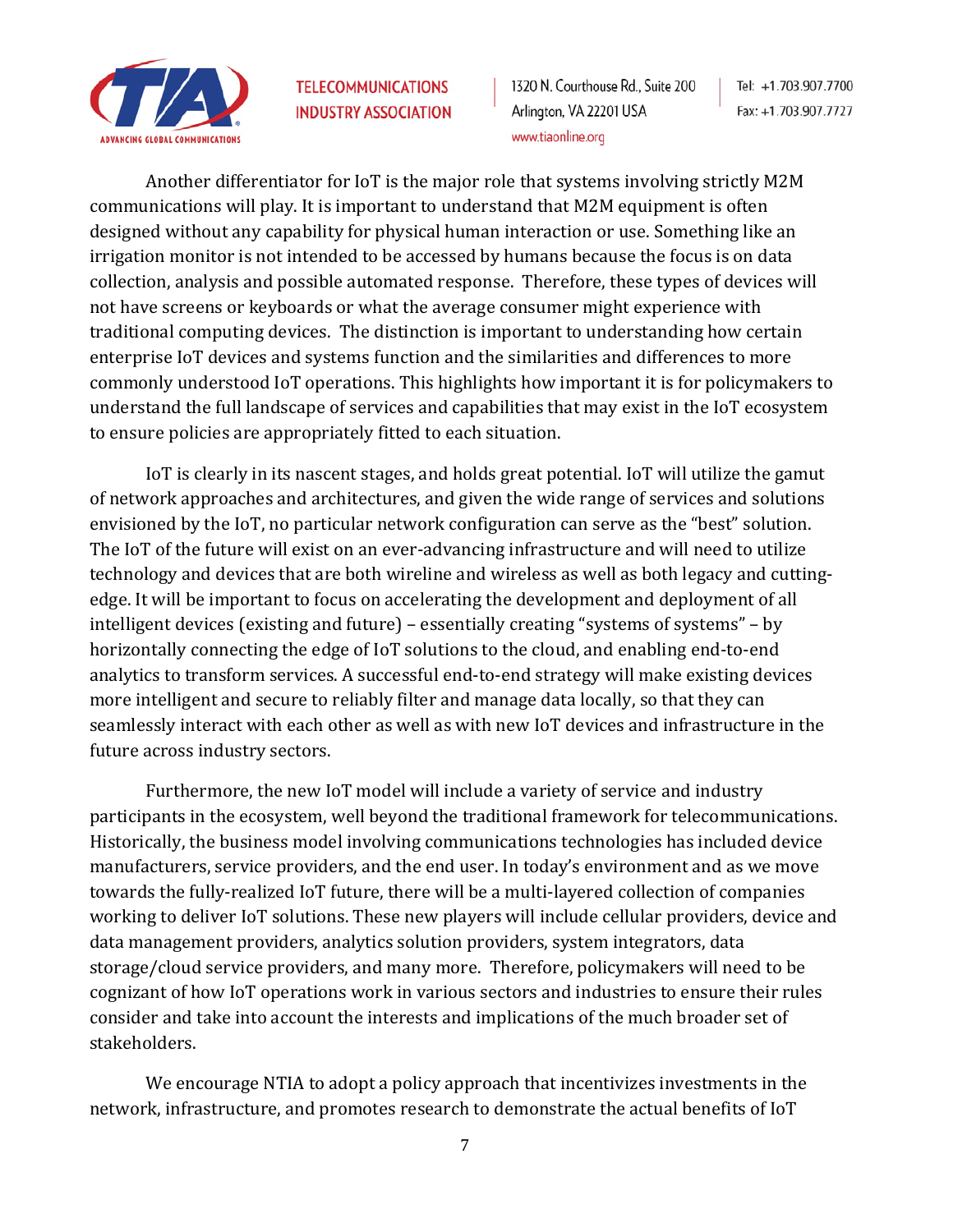

Tel: +1.703.907.7700 Fax: +1.703.907.7727

services across the various market sectors. The policy approach should also focus on horizontal policy issues that arise in all the vertical markets, as discussed in the section II C below, before pursuing any vertical market-segmented policy.

## **B. Technology**

As NTIA states, "[t]echnology is at the heart of IoT and its applications."[9](#page-7-0) The varied and wide reach of IoT applications are such that it will need to be powered by a host of different technology capabilities targeted at specific functionalities. The technological needs for IoT services focused on "things" in the home or other locations that are stationary and involve short connection ranges will differ significantly from applications that involve regular location change and travel over a longer distance. To facilitate and promote the full spectrum of IoT offerings, it is imperative that policymakers employ an approach that adheres to principles of technology neutrality. The U.S. Government should avoid any situation that would place a government actor in a position to determine the future design and development of technology.

Policymakers should be wary of taking an action that would favor one technological approach over another as the various network and edge products and services will ultimately succeed or fail based on their ability to achieve projected values and meet consumer needs. Ultimately, the most appropriate role for the government as it relates to technology will be policies that consider the relevant needs, risks, and benefits of various stakeholder entities – consumers and industry; public and private; enterprise and government – to further a balanced outcome.

## *Network Technologies*

A specific technological element that will be important to buttressing IoT development is the underlying network. We encourage NTIA and the U.S. Government as a whole to recognize the significant role that the network plays in the future envisioned by the seamlessly connected IoT future. While edge services and applications are important, an inordinate amount of the responsibility to enable these operations will rest with the network and devices that enable these functionalities. Thus, to achieve NTIA's stated goal of fostering IoT innovation and growth, governments across the globe will need to adopt policies that incentivize research and development ("R&D") for innovative solutions on how to increase network capabilities and maximize the use of limited resources like spectrum.

<span id="page-7-0"></span> $<sup>9</sup>$  FR Notice at 19,958.</sup>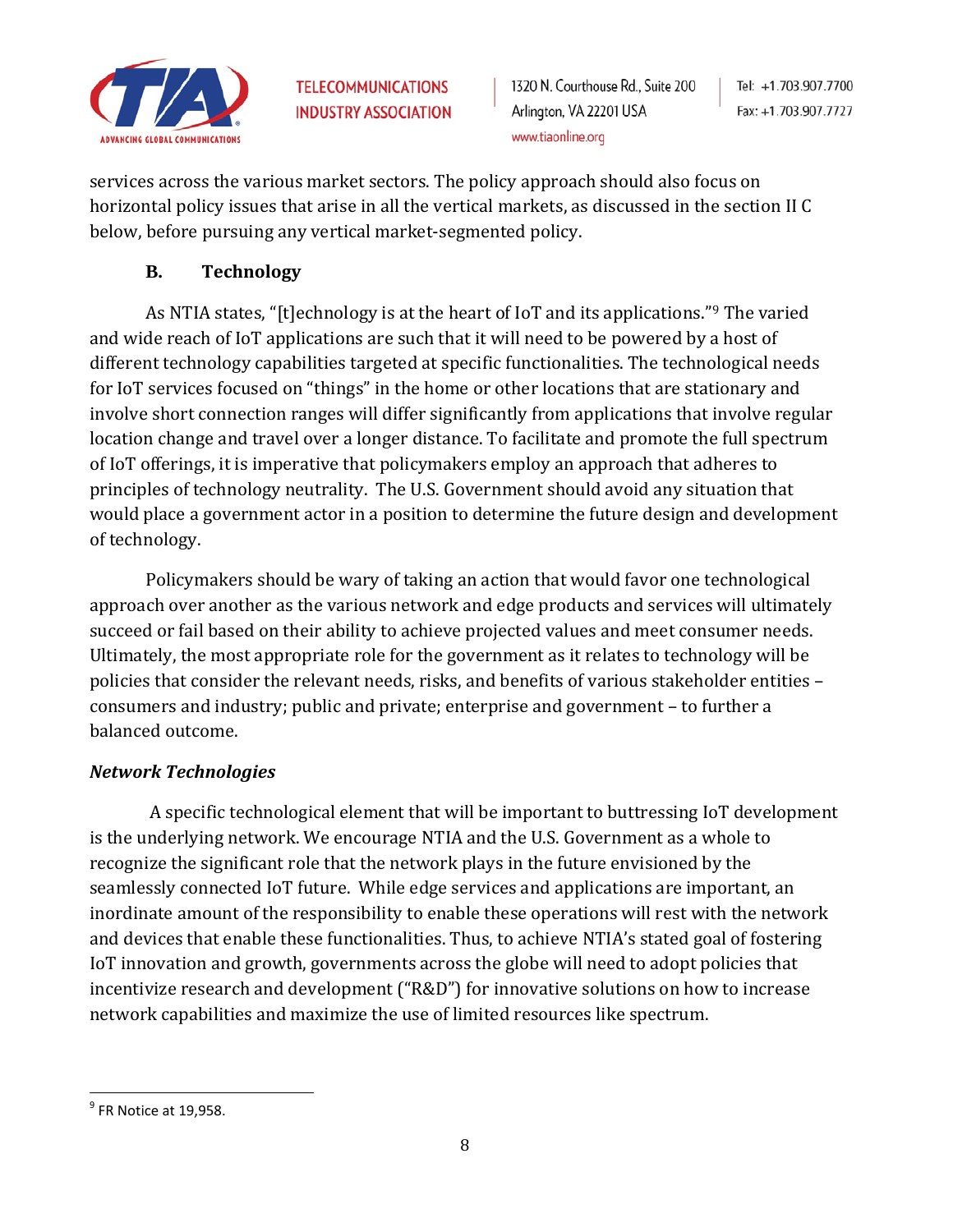

Establishing an appropriate spectrum policy will be critical as its use is important to both consumer and government activities. Radio technologies are changing, placing new demands on spectrum allocations and raising new operational and regulatory challenges. Spectrum allocations and uses will need to be:

- **Predictable:** identifying demand and changes in demand while also understanding the pace of radio technology development by platform and making a long term plan;
- **Flexible:** policies consistent with baseline technical rules that are tech-neutral; allow for licensed and unlicensed uses;
- **Efficient:** encourage more efficient use of spectrum where technically and economically feasible; protect licensed use from harmful interference; place similar services in adjacent bands; and allocate wide, contiguous blocks of spectrum;
- **Prioritized:** where spectrum sharing is technically and economically feasible, policies should advance good engineering practice to create an environment that protects superior rights.

IoT will rely significantly on maximizing continuity of connectivity. Continuous connectivity will be required as users move geographical locations and over an extended period time for individual use sessions and over the lifetime of IoT hardware. However, there will be no one size fits all technology for IoT; rather, the varied technological mediums for connectivity will have a role and consideration of this factor is necessary for policymakers. IoT will need to utilize both wireline and wireless technology, and both legacy and cutting edge components of each. Currently, both wireline and wireless networks are transitioning to more IP-based technologies which offer numerous benefits to both enterprise and consumers. However, as 4G/LTE networks are increasingly being deployed there will likely still be a need, and a role, for 3G networks in IoT deployment. Consideration must also be given to the future 5G network, which is still being conceived and holds many yet untold possibilities. Similarly, Wi-Fi, satellite, Bluetooth, and a host of other communications technologies will be playing a role and seeking to compete in this marketplace.

TIA believes that many of the Federal Communications Commission's efforts surrounding spectrum policy are on the right track. It seeks to balance the interest in various spectrum uses while attempting to reorganize bands to achieve many of the principles outlined above. We are particularly encouraged by the *Spectrum Frontier* proceeding[10](#page-8-0) which seeks to respond to the expanding demand for additional spectrum that can serve not only traditional mobile broadband applications but also many of the emerging needs that are

<span id="page-8-0"></span><sup>&</sup>lt;sup>10</sup> Use of Spectrum Bands Above 24 GHz for Mobile Radio Services, GN Docket No. 14-177, IB Docket Nos. 15-256, 97-95, WT Docket No. 10-112, RM-11664, *Notice of Proposed Rulemaking* (2015).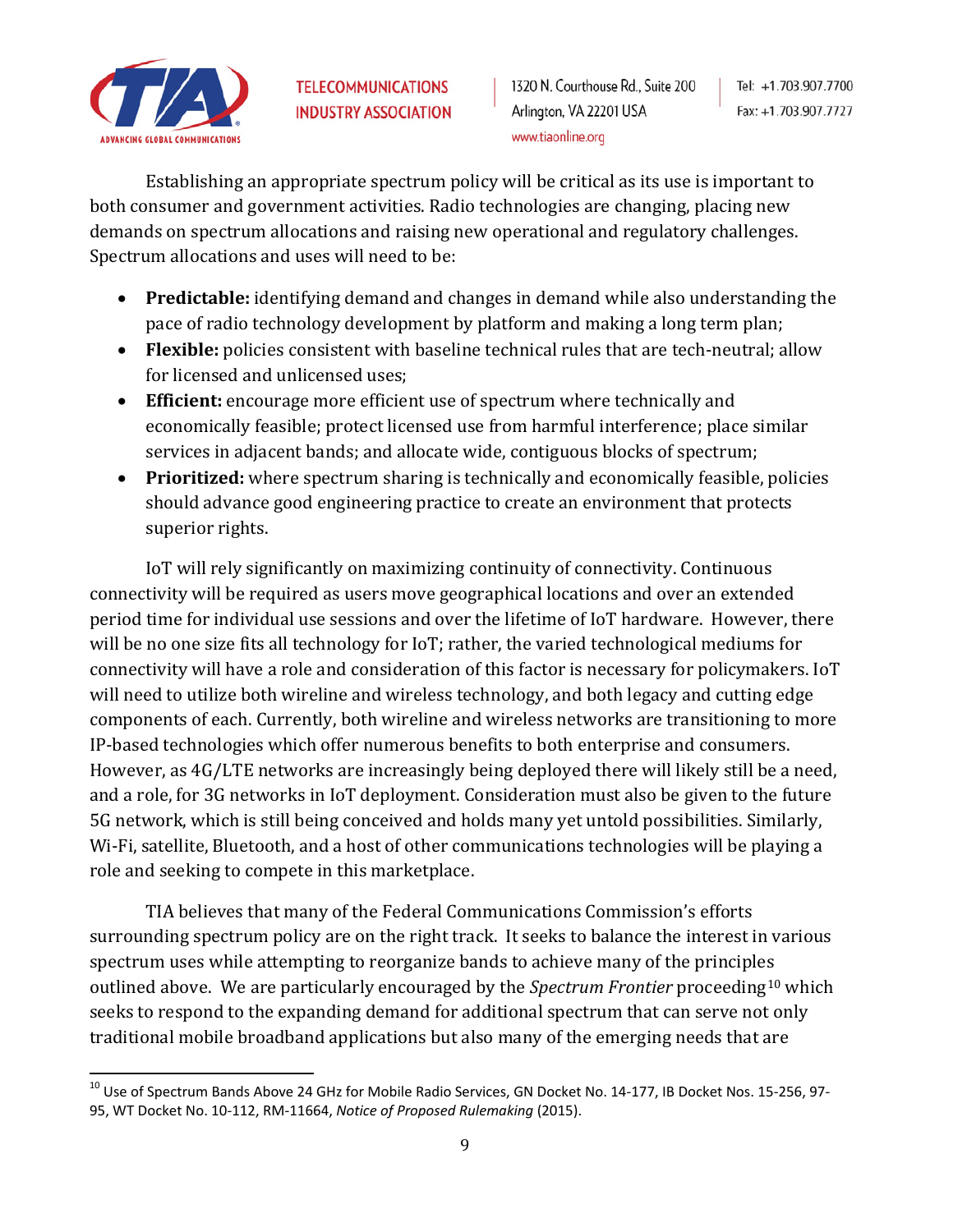

1320 N. Courthouse Rd., Suite 200 Arlington, VA 22201 USA www.tiaonline.org

Tel: +1.703.907.7700 Fax: +1.703.907.7727

happening because of the Internet of Things. Although spectrum above 24 GHz will not be the sole solution to the demand for spectrum-based services, the potential availability of large contiguous swaths of spectrum above 24 GHz makes the millimeter wave bands ideal for meeting many of those needs that can be addressed within the limits imposed by the bands' propagation characteristics and the state of technology.

In addition to the wireless networks, IoT solutions will rely heavily on wired media particularly for certain industrial applications. High-capacity, low-cost cabling solutions that allow the connection of a multitude of increasingly sophisticated individual sensors to the network will often be essential for quality-of-service or security reasons where wireless options do not make sense. Wired solutions also avoid the spectrum bandwidth constraints associated with widespread deployment of individual sensors or devices. Cabling could potentially be used for powering individual sensors or devices, making it essential for applications where the use of individual device batteries would be difficult.

#### *Interoperability and Standards*

Another major driver of IoT's success will be the interoperability of the global ecosystem. The development of open, voluntary, consensus-based global standards that will pave the way for devices to seamlessly connect to each other and to the network in an interoperable manner is critical. Thus, standards will be a key factor in the technological component of IoT success. However, the standards that are decided on should be directed by the participants in standards development organizations not a government body. Currently, there are a variety of ongoing and often competing standardization efforts. TIA generally supports this multiple path approach as the best process for spurring innovation and ultimately letting the public and market identify which most effectively meets society's needs. As discussed below, this is one area where horizontal policy consideration is necessary because we expect that standards in this space will be developed in a way that they can be applied across market sectors, for various end uses, and across countries.

Standardization is a form of economic self-regulation and therefore can relieve the government of the responsibility of developing detailed technical specifications while ensuring that voluntary, consensus standards serve the public interest. We encourage NTIA and its government counterparts to defer to these standards, which can be a valuable source of scientific and technical information developed with the assistance of private sector experts. The U.S. Government can also help encourage the development of industry standards by funding research, particularly in cross-cutting and heavily debated areas like cybersecurity.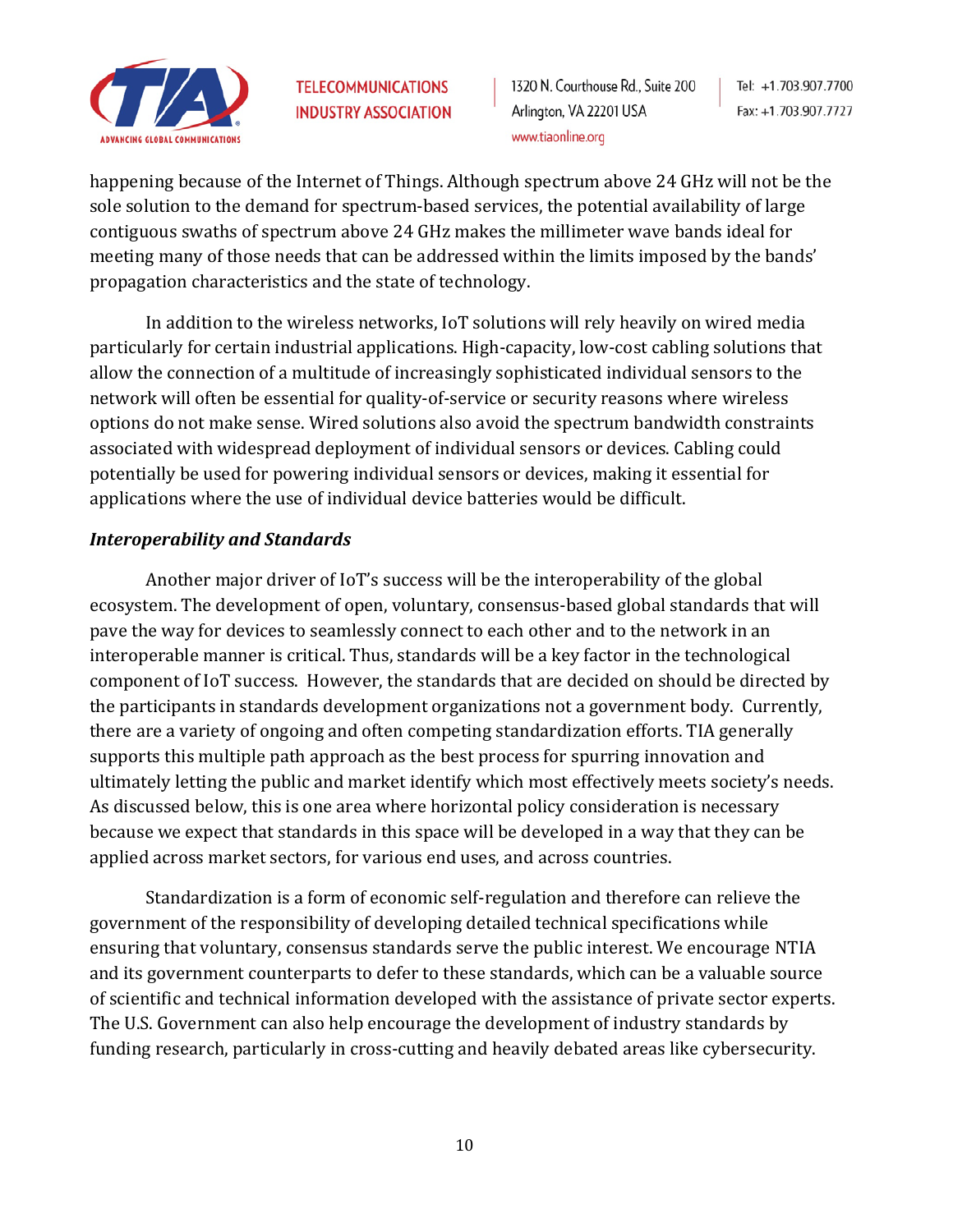

### **C. Policy Issues**

As briefly discussed above, government intervention in the IoT marketplace should be only in cases where a large number of stakeholders have demonstrated that there is an economic and/or public interest need for government involvement. U.S. policymakers should ensure that some key principles serve as the foundation of any policy efforts. First, the U.S. government should adhere to competition- and technology-neutrality principles. As ICT manufacturers and vendors work to meet the needs of their customers, competition will ultimately determine which products and services succeed or fail in the market, thereby fueling further innovation. We encourage NTIA and its regulatory counterparts not to rush forward with policy that will stifle innovation and investment.

There are new innovations and solutions being developed and conceived therefore, U.S. policy needs to integrate sufficient flexibility such that the IoT market is not locked into specific set of solutions. To do otherwise would create a dynamic that would negatively impact the interoperability and standards that are needed for IoT proliferation. We strongly encourage the U.S. Government to promote an environment where competition and innovation can thrive by adopting regulations, if determined to be necessary, that are outcome-based.

#### *Horizontal Policy Framework*

Furthermore, the Internet of Things is already having major disruptive effects across a number of market sectors even though much of the technology and potential effects are still in the nascent stages of development and deployment. Vertical markets that will be affected by IoT include health care, transportation, energy, manufacturing, and government. Currently, IoT technology development is happening in a way that is causing the lines between these different market segments to blur in many instances. Nonetheless, policy discussions related to technologies and applications squarely within the IoT ecosystem have been executed in a vertical fashion, with policymakers focusing on adopting market-specific policies. Often, the discussions on things like smart grid, intelligent transportation, self-driving cars, wearables, and many other connected devices seem to happen in separate silos without much recognition that they are part of the larger Internet of Things. As NTIA notes, no agency has taken "a holistic, ecosystem-wide view" with regard to IoT policy<sup>[11](#page-10-0)</sup> and we are encouraged by the agency's recognition of the flaws with such an approach.

Policies developed with an eye towards one vertical will undoubtedly, even if unintended, have implications for practices and approaches to other aspects of the IoT

<span id="page-10-0"></span> $11$  FR Notice at 19,957.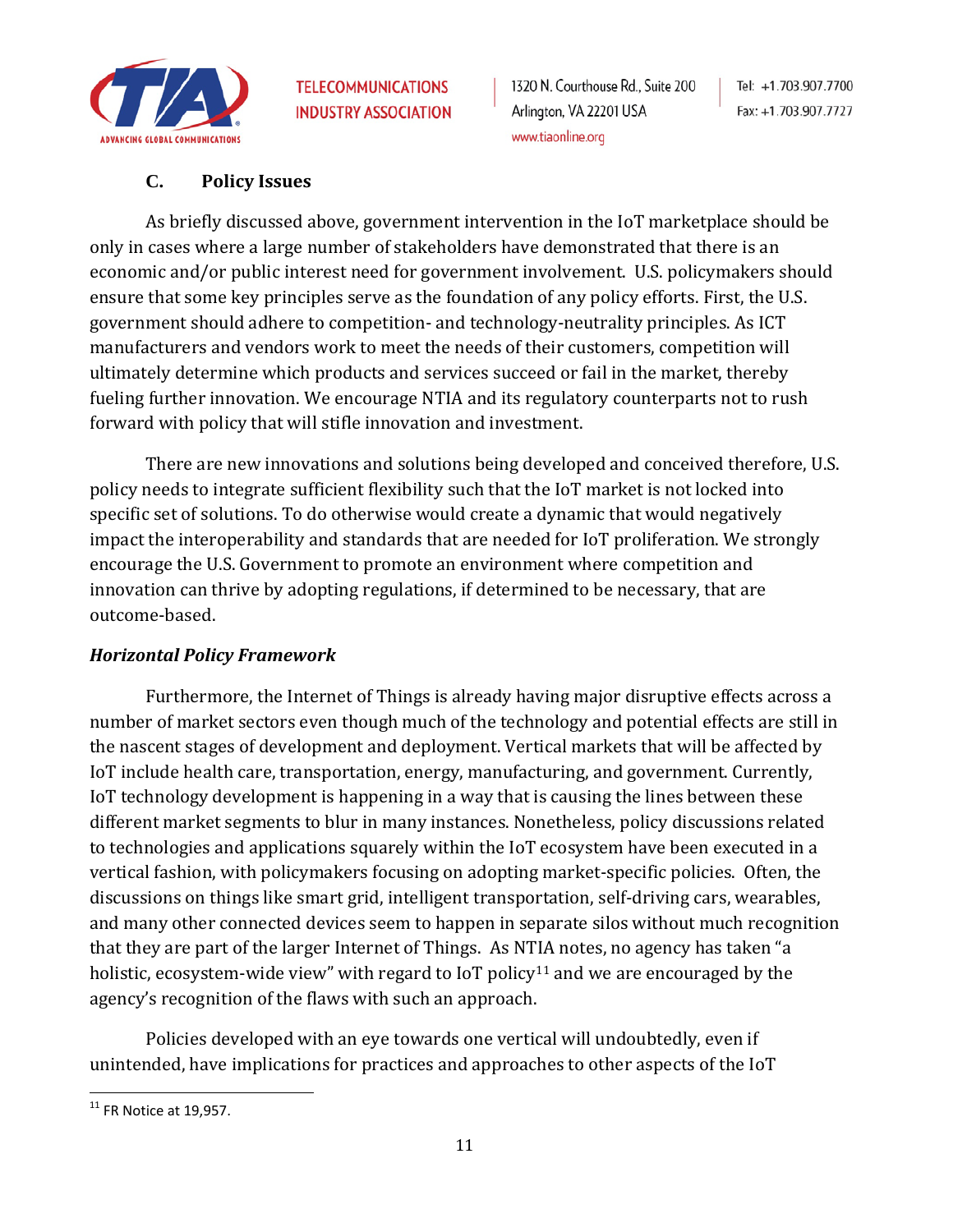

ecosystem. Thus, TIA believes regulators and legislators should adopt a policy approach that begins with a common horizontal framework whenever possible, followed by tailoring for specific vertical applications where necessary. In TIA's IoT White Paper, we outline a number of important horizontal policy issues that affect IoT across markets and use cases, including:

- **Interoperability.** Enabling devices and systems to connect with each other on a technical level, typically through reliance on common standards or protocols.
- **Privacy.** The ability of consumers and businesses to safeguard their own personal or business data in a world of machine-to-machine transmissions.
- **Security.** Ensuring that devices, networks, and applications are secured from threats by malicious actors.
- **Data storage**. Where, how, and when the vast amounts of data generated from individual sensors and devices will be stored.
- **Spectrum and Bandwidth.** Ensuring that sensor-enabled and network-aware devices are able to transmit their data in a manner that uses constrained resources efficiently.

These common threads running across IoT applications and use cases demonstrate the significant concern presented by vertical regulations imposed in one market that may be inappropriate for another. Therefore, to avoid a balkanized regulatory approach and encourage innovation, policymakers should pursue the areas of policy that have horizontal implications in a coordinated manner. The U.S., through the Commerce Department, should develop a mechanism for regular discussion among regulators across agencies whose focus area will be impacted by the Internet of Things.

## *Security*

Since IoT naturally means an ever-increasing number of "things" being connected throughout society, new and evolving security concerns are emerging across the various market segments with particular interest being paid to cybersecurity for connected health devices and cars. ICT companies are not blind to sensitivities surrounding consumer and government concerns about cybersecurity. In fact, security issues are often considered throughout the product development and design cycle, with many companies employing security by design principles. TIA members continue to take appropriate organization-specific steps to guard against and respond to the evolving threat landscape and they recognize the ability to advertise efforts to secure their products and services as key to success in the IoT marketplace. This approach will continue to mitigate threats as the IoT develops and proliferates. TIA urges policymakers to regard IoT as an opportunity for greater security, since using a network approach paired with proper risk management techniques will enable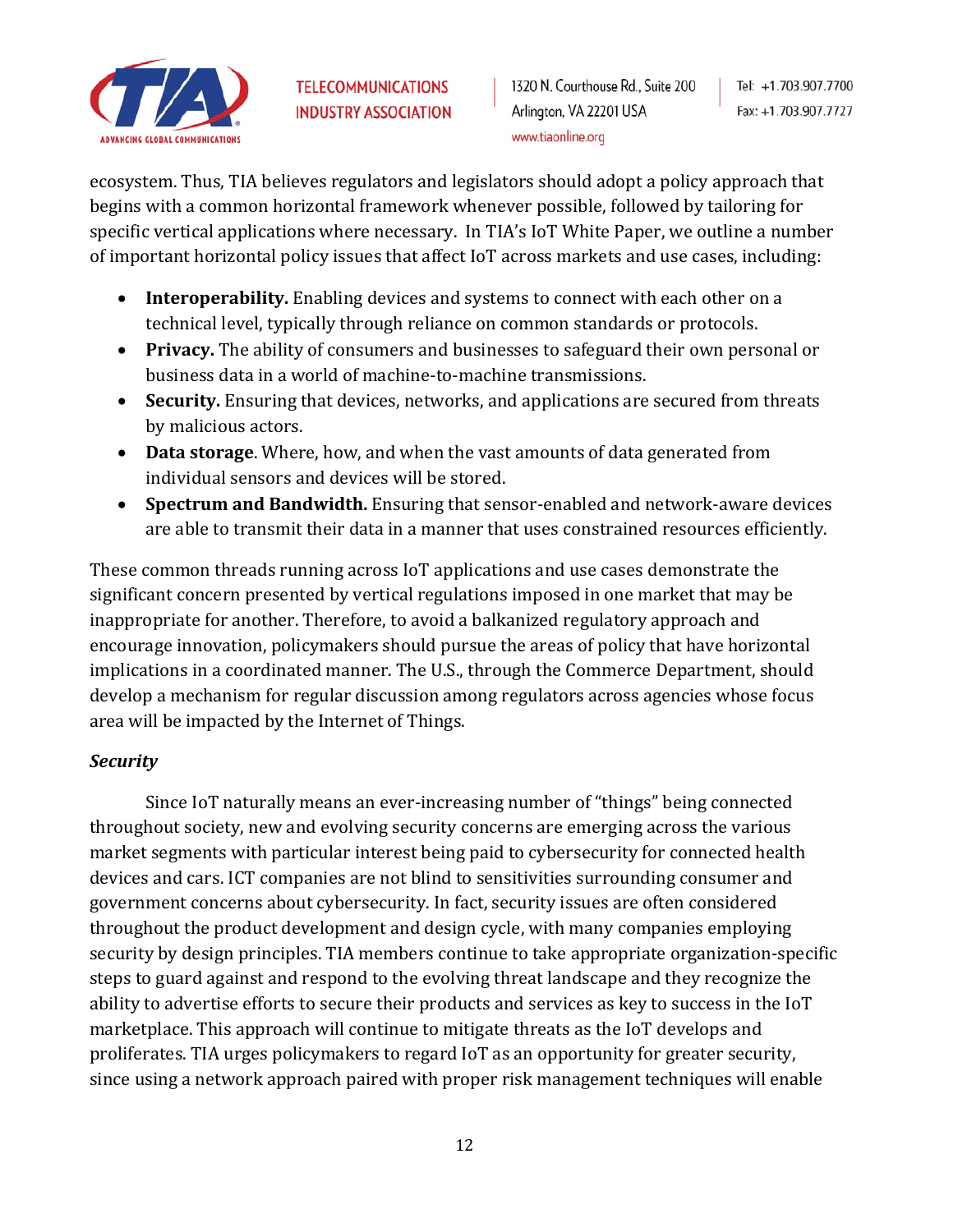

1320 N. Courthouse Rd., Suite 200 Arlington, VA 22201 USA www.tiaonline.org

IoT devices to work together to produce comprehensive, actionable security intelligence in near real-time.

The ICT industry believes that encryption will need to be a key component of the discussion about promoting security in IoT. We believe it is imperative that lawmakers recognize that attempts to promote and further IoT advancement will inherently require industry to adopt and use forms of encryption in certain services and communications in order to help bolster consumer trust. Encryption is one of the most important tools that companies have at their disposal to help combat security challenges and be responsive to concerns being raised both by the consumers and government officials about our connected future. TIA believes there will be a need and role for the use of varying levels of encryption throughout the IoT ecosystem.

We recognize the sensitivities of the ongoing policy discussion about how to effectively balance virtual privacy and security interests with similar physical interests. As with every new and emerging technology, this issue will require continued conversations between technical and policy experts and we are encouraged by some of the government efforts trying to enable that. TIA asks that government officials not adopt a policy posture that would result in outright restrictions on the use of secure, encrypted protocols or force companies to weaken their security measures. That kind of policy approach would be harmful to the ultimate success of IoT. TIA emphasizes the need for nuanced assessments of the multiple factors at play.

With respect to matters of security, TIA recommends that policymakers not develop heavy-handed regulations that are not able to keep pace with the constantly evolving threat and risk landscape. Rather, the preferred role for government is to work with industry to help identify risks and respond to threats through the use of public-private partnerships ("PPP"). The PPP model has proven to be an effective tool for collaboration on addressing current and emerging threats, and will serve as a key incentive for encouraging businesses to invest in security in a way that is most appropriate for their business and the risks they face. TIA applauds the Commerce Department for its use of and recognition of the value of the PPP approach which has been employed many of its sub-agencies (e.g. NTIA, NIST) to address a host of issues.<sup>[12](#page-12-0)</sup> It is apparent that the Commerce Department recognizes the importance of having various stakeholders at the table and finding a way to lead policy in a coordinated

<span id="page-12-0"></span> $12$  Over the years, there have been a number of policy initiatives undertaken by Commerce Department entities that have as their foundation the idea that public private partnerships or broader multistakeholder discussions are the key to solving important policy matters. Some examples of this include NIST's efforts to develop the Cybersecurity Framework, the recent Cyberphysical systems framework as well as the variety of NTIA multistakeholder processes on issues like privacy, facial recognition technology and cybersecurity vulnerabilities.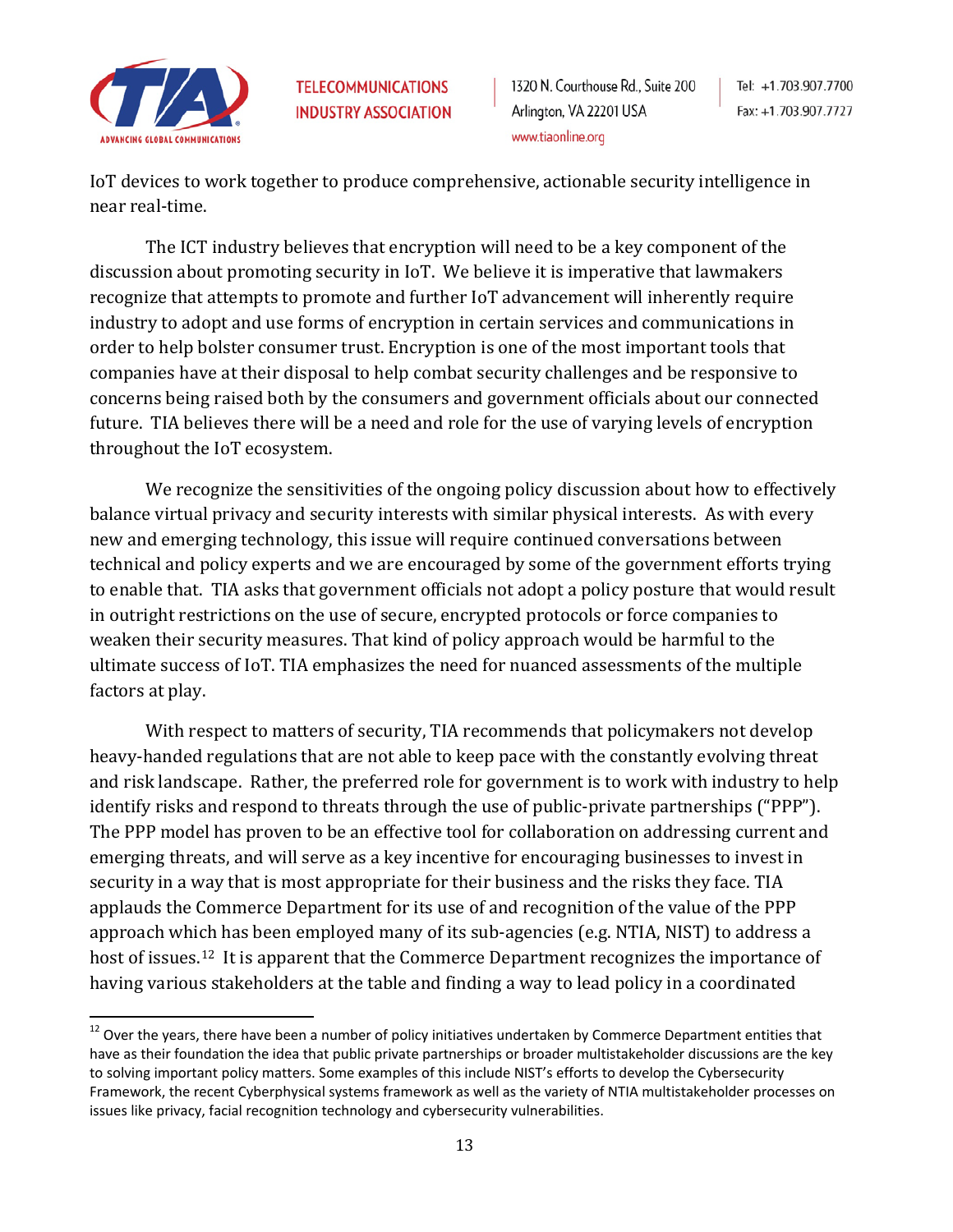

1320 N. Courthouse Rd., Suite 200 Arlington, VA 22201 USA www.tiaonline.org

Tel: +1.703.907.7700 Fax: +1.703.907.7727

fashion rather than employing a heavy-handed top-down approach. Where industry collaboration is not moving forward at an appropriate rate to address significant national needs, the Government can use its convening power to bring stakeholders together, as NTIA and other Commerce sub-agencies have done.

As discussed in the section on technology, standards activity is also crucial to addressing the issue of security. Numerous standards, guidelines, best practices, and tools are used by the ICT industry to understand, measure, and manage risk at the management, operational, and technical levels. Policymakers should ensure that their approach to IoT reflects the priority of the development of internationally-used standards and best practices. The global nature of the industry necessitates the role of a global approach to cybersecurity concerns rather than adopting country-specific standards. There are legitimate concerns regarding the issue of security as all aspects of our society become more connected but any regulations on this issue should focus on performance requirements rather than choosing a specific standard or technical specification.

## *Supply Chain*

An area of policy that needs more attention in IoT policy discussions is the facilitation of the role of the global supply chain of products and services in this space. ICT is playing a significant role in enabling the IoT future. ICT has a supply chain that is globally diverse with parts being manufactured, supplied, and put together from various areas across the globe. TIA members are technology leaders that develop and integrate hardware, software solutions, and ICT products, that will play a critical role in improving the efficiency and usability of many services and products enabled by IoT. Thus, U.S. policy should take care not to restrict the ability of global companies like ICT manufacturers and suppliers to compete for and have their products be acquired to support the IoT ecosystem through access to federal grants and R&D funds. U.S. policy should ensure that recipients of federal funds are not limited in the types of technology they can procure due to extremely rigid Buy America provisions.

Currently, there is a U.S. policy that ICT has traditionally been exempted from Buy America requirements. For example, in 2009, NTIA issued a formal exception for these technologies as it related to the Broadband Technology Opportunities Program (BTOP).[13](#page-13-0) As NTIA noted at the time, the manufacturing supply chain for ICT products that support broadband infrastructure is varied and consists of components that are developed around the world. We ask that as the government considers ways to promote IoT it ensures that similar exemptions are in place and applicable to grant programs across the various market segments

<span id="page-13-0"></span> <sup>13</sup> *See* NTIA Buy American Exception under the American Recovery and Reinvestment Act, 74 Fed. Reg. 125 (July 1, 2009).